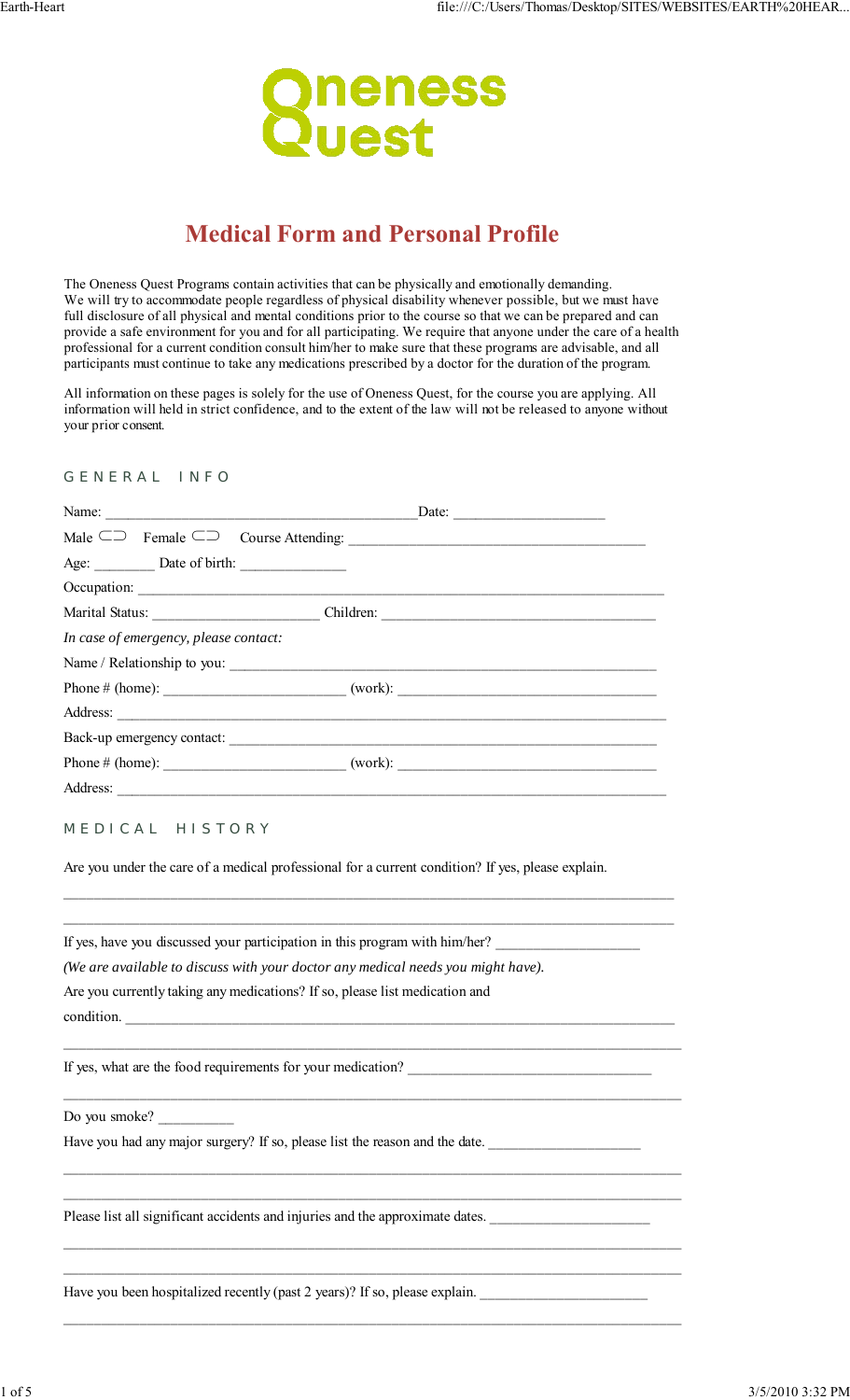| Do you have any SERIOUS food allergies that cause medical complications? If yes,<br>please list them, and rate the severity on a scale of 1-10.                                                                                                                        |
|------------------------------------------------------------------------------------------------------------------------------------------------------------------------------------------------------------------------------------------------------------------------|
| ** (Please note that we are not always able to accommodate mild food allergies/sensitivities.<br>We are concerned with foods that you can NOT, under any circumstances, eat without serious side effects)<br>Do you carry an EPI-PEN for your food (or other) allergy? |
| On a scale of 1-10, how would you rate your current physical condition?<br>$\sqrt{\text{Check}}$ if you have had any history of the following                                                                                                                          |

\_\_\_\_\_\_\_\_\_\_\_\_\_\_\_\_\_\_\_\_\_\_\_\_\_\_\_\_\_\_\_\_\_\_\_\_\_\_\_\_\_\_\_\_\_\_\_\_\_\_\_\_\_\_\_\_\_\_\_\_\_\_\_\_\_\_\_\_\_\_\_\_\_\_\_\_\_\_\_\_\_

*(and circle any that are current)*

| $\subseteq \supset$ Heart disease        |
|------------------------------------------|
| $\subseteq$ High blood pressure          |
| $\subseteq$ $\supset$ Low blood pressure |

- ⊂⊃ Diabetes
- ⊂⊃ Hyper/Hypoglycemia
- ⊂⊃ Asthma
- ⊂⊃ Arthritis
- ⊂⊃ Poor circulation
- ⊂⊃ Anemia
- ⊂⊃ Dizziness or loss of balance
- ⊂⊃ Back or neck problems
- ⊂⊃ Headaches

Is there any medical condition not listed here that could impact your participation in this

\_\_\_\_\_\_\_\_\_\_\_\_\_\_\_\_\_\_\_\_\_\_\_\_\_\_\_\_\_\_\_\_\_\_\_\_\_\_\_\_\_\_\_\_\_\_\_\_\_\_\_\_\_\_\_\_\_\_\_\_\_\_\_\_\_\_\_\_\_\_\_\_\_\_\_\_\_\_\_\_\_\_ \_\_\_\_\_\_\_\_\_\_\_\_\_\_\_\_\_\_\_\_\_\_\_\_\_\_\_\_\_\_\_\_\_\_\_\_\_\_\_\_\_\_\_\_\_\_\_\_\_\_\_\_\_\_\_\_\_\_\_\_\_\_\_\_\_\_\_\_\_\_\_\_\_\_\_\_\_\_\_\_\_\_

\_\_\_\_\_\_\_\_\_\_\_\_\_\_\_\_\_\_\_\_\_\_\_\_\_\_\_\_\_\_\_\_\_\_\_\_\_\_\_\_\_\_\_\_\_\_\_\_\_\_\_\_\_\_\_\_\_\_\_\_\_\_\_\_\_\_\_\_\_\_\_\_\_\_\_\_\_\_\_\_\_\_ \_\_\_\_\_\_\_\_\_\_\_\_\_\_\_\_\_\_\_\_\_\_\_\_\_\_\_\_\_\_\_\_\_\_\_\_\_\_\_\_\_\_\_\_\_\_\_\_\_\_\_\_\_\_\_\_\_\_\_\_\_\_\_\_\_\_\_\_\_\_\_\_\_\_\_\_\_\_\_\_\_\_ \_\_\_\_\_\_\_\_\_\_\_\_\_\_\_\_\_\_\_\_\_\_\_\_\_\_\_\_\_\_\_\_\_\_\_\_\_\_\_\_\_\_\_\_\_\_\_\_\_\_\_\_\_\_\_\_\_\_\_\_\_\_\_\_\_\_\_\_\_\_\_\_\_\_\_\_\_\_\_\_\_\_

\_\_\_\_\_\_\_\_\_\_\_\_\_\_\_\_\_\_\_\_\_\_\_\_\_\_\_\_\_\_\_\_\_\_\_\_\_\_\_\_\_\_\_\_\_\_\_\_\_\_\_\_\_\_\_\_\_\_\_\_\_\_\_\_\_\_\_\_\_\_\_\_\_\_\_\_\_\_\_\_\_\_ \_\_\_\_\_\_\_\_\_\_\_\_\_\_\_\_\_\_\_\_\_\_\_\_\_\_\_\_\_\_\_\_\_\_\_\_\_\_\_\_\_\_\_\_\_\_\_\_\_\_\_\_\_\_\_\_\_\_\_\_\_\_\_\_\_\_\_\_\_\_\_\_\_\_\_\_\_\_\_\_\_\_

\_\_\_\_\_\_\_\_\_\_\_\_\_\_\_\_\_\_\_\_\_\_\_\_\_\_\_\_\_\_\_\_\_\_\_\_\_\_\_\_\_\_\_\_\_\_\_\_\_\_\_\_\_\_\_\_\_\_\_\_\_\_\_\_\_\_\_\_\_\_\_\_\_\_\_\_\_\_\_\_\_\_ \_\_\_\_\_\_\_\_\_\_\_\_\_\_\_\_\_\_\_\_\_\_\_\_\_\_\_\_\_\_\_\_\_\_\_\_\_\_\_\_\_\_\_\_\_\_\_\_\_\_\_\_\_\_\_\_\_\_\_\_\_\_\_\_\_\_\_\_\_\_\_\_\_\_\_\_\_\_\_\_\_\_

program that we should know about? Please describe. \_\_\_\_\_\_\_\_\_\_\_\_\_\_\_\_\_\_\_\_\_\_\_\_\_\_\_\_\_

In the event of a medical emergency, do you have medical insurance?

Please list insurance information (insurance company, contact information, policy #,

name of insured and relationship to you, etc)

# P S Y C H O L O G I C A L P R O F I L E

Are you currently under the care of a mental health professional? If yes, please explain.

If yes, have you discussed your participation in this program with him/her? \_\_\_\_\_\_\_\_\_\_\_\_\_\_\_\_\_\_\_\_\_\_\_\_\_\_\_\_\_\_\_\_\_\_

Have you ever experienced or been treated for depression? Please explain. \_\_\_\_\_\_\_\_\_\_\_\_\_\_\_\_\_\_\_\_\_\_

Are you currently experiencing depression? If so, how severe? \_\_\_\_\_\_\_\_\_\_\_\_\_\_\_\_\_\_\_\_\_\_\_\_\_\_\_\_\_\_\_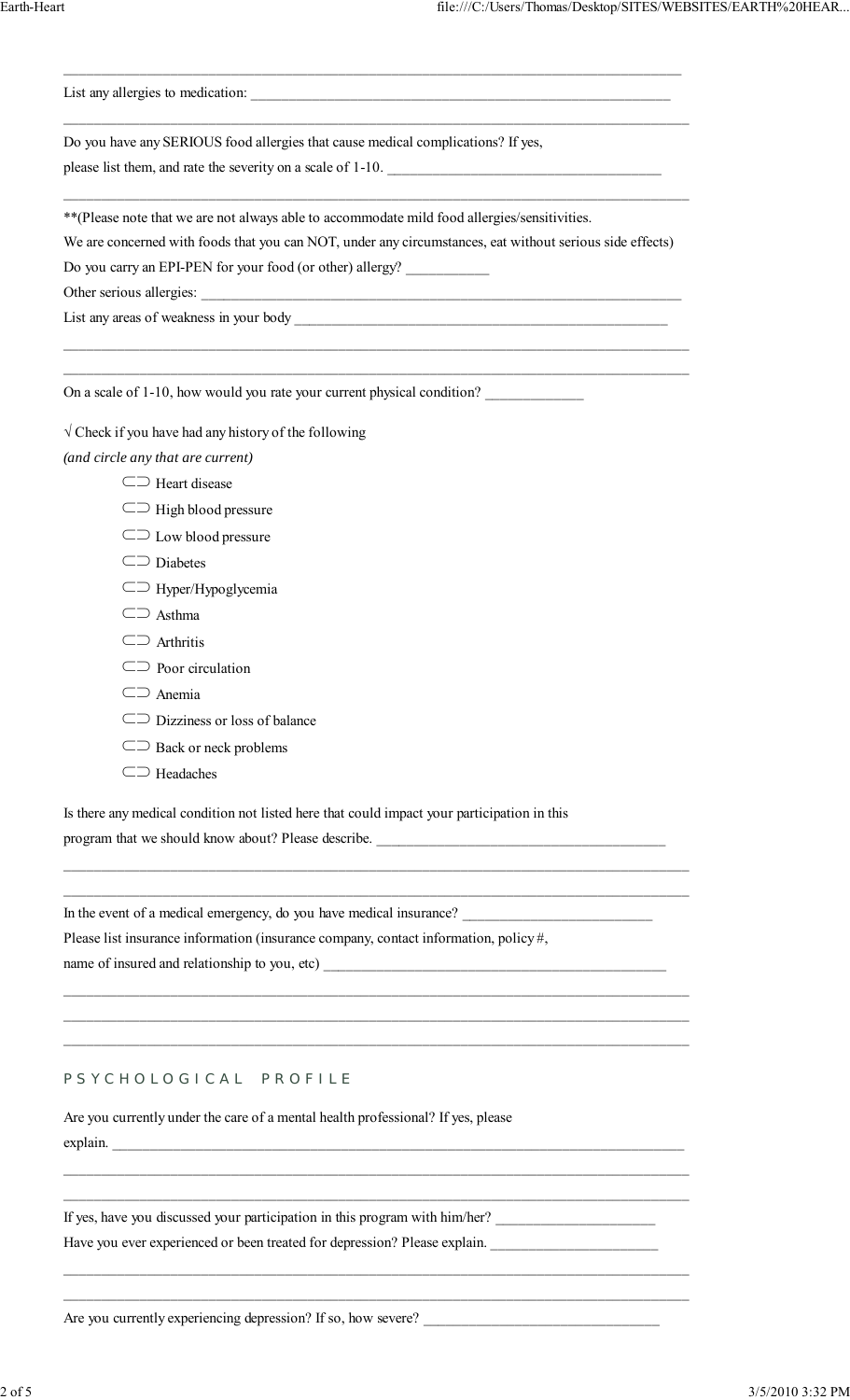History of addictions:

Do you now or have you ever suffered from any kind of anxiety disorder (i.e. panic attacks, night terrors, phobias, flashbacks, etc.)? If yes, please explain.

\_\_\_\_\_\_\_\_\_\_\_\_\_\_\_\_\_\_\_\_\_\_\_\_\_\_\_\_\_\_\_\_\_\_\_\_\_\_\_\_\_\_\_\_\_\_\_\_\_\_\_\_\_\_\_\_\_\_\_\_\_\_\_\_\_\_\_\_\_\_\_\_\_\_\_\_\_\_\_\_\_\_ \_\_\_\_\_\_\_\_\_\_\_\_\_\_\_\_\_\_\_\_\_\_\_\_\_\_\_\_\_\_\_\_\_\_\_\_\_\_\_\_\_\_\_\_\_\_\_\_\_\_\_\_\_\_\_\_\_\_\_\_\_\_\_\_\_\_\_\_\_\_\_\_\_\_\_\_\_\_\_\_\_\_

\_\_\_\_\_\_\_\_\_\_\_\_\_\_\_\_\_\_\_\_\_\_\_\_\_\_\_\_\_\_\_\_\_\_\_\_\_\_\_\_\_\_\_\_\_\_\_\_\_\_\_\_\_\_\_\_\_\_\_\_\_\_\_\_\_\_\_\_\_\_\_\_\_\_\_\_\_\_\_\_\_\_ \_\_\_\_\_\_\_\_\_\_\_\_\_\_\_\_\_\_\_\_\_\_\_\_\_\_\_\_\_\_\_\_\_\_\_\_\_\_\_\_\_\_\_\_\_\_\_\_\_\_\_\_\_\_\_\_\_\_\_\_\_\_\_\_\_\_\_\_\_\_\_\_\_\_\_\_\_\_\_\_\_\_

\_\_\_\_\_\_\_\_\_\_\_\_\_\_\_\_\_\_\_\_\_\_\_\_\_\_\_\_\_\_\_\_\_\_\_\_\_\_\_\_\_\_\_\_\_\_\_\_\_\_\_\_\_\_\_\_\_\_\_\_\_\_\_\_\_\_\_\_\_\_\_\_\_\_\_\_\_\_\_\_\_\_ \_\_\_\_\_\_\_\_\_\_\_\_\_\_\_\_\_\_\_\_\_\_\_\_\_\_\_\_\_\_\_\_\_\_\_\_\_\_\_\_\_\_\_\_\_\_\_\_\_\_\_\_\_\_\_\_\_\_\_\_\_\_\_\_\_\_\_\_\_\_\_\_\_\_\_\_\_\_\_\_\_\_

\_\_\_\_\_\_\_\_\_\_\_\_\_\_\_\_\_\_\_\_\_\_\_\_\_\_\_\_\_\_\_\_\_\_\_\_\_\_\_\_\_\_\_\_\_\_\_\_\_\_\_\_\_\_\_\_\_\_\_\_\_\_\_\_\_\_\_\_\_\_\_\_\_\_\_\_\_\_\_\_\_\_ \_\_\_\_\_\_\_\_\_\_\_\_\_\_\_\_\_\_\_\_\_\_\_\_\_\_\_\_\_\_\_\_\_\_\_\_\_\_\_\_\_\_\_\_\_\_\_\_\_\_\_\_\_\_\_\_\_\_\_\_\_\_\_\_\_\_\_\_\_\_\_\_\_\_\_\_\_\_\_\_\_\_

\_\_\_\_\_\_\_\_\_\_\_\_\_\_\_\_\_\_\_\_\_\_\_\_\_\_\_\_\_\_\_\_\_\_\_\_\_\_\_\_\_\_\_\_\_\_\_\_\_\_\_\_\_\_\_\_\_\_\_\_\_\_\_\_\_\_\_\_\_\_\_\_\_\_\_\_\_\_\_\_\_\_ \_\_\_\_\_\_\_\_\_\_\_\_\_\_\_\_\_\_\_\_\_\_\_\_\_\_\_\_\_\_\_\_\_\_\_\_\_\_\_\_\_\_\_\_\_\_\_\_\_\_\_\_\_\_\_\_\_\_\_\_\_\_\_\_\_\_\_\_\_\_\_\_\_\_\_\_\_\_\_\_\_\_ \_\_\_\_\_\_\_\_\_\_\_\_\_\_\_\_\_\_\_\_\_\_\_\_\_\_\_\_\_\_\_\_\_\_\_\_\_\_\_\_\_\_\_\_\_\_\_\_\_\_\_\_\_\_\_\_\_\_\_\_\_\_\_\_\_\_\_\_\_\_\_\_\_\_\_\_\_\_\_\_\_\_ \_\_\_\_\_\_\_\_\_\_\_\_\_\_\_\_\_\_\_\_\_\_\_\_\_\_\_\_\_\_\_\_\_\_\_\_\_\_\_\_\_\_\_\_\_\_\_\_\_\_\_\_\_\_\_\_\_\_\_\_\_\_\_\_\_\_\_\_\_\_\_\_\_\_\_\_\_\_\_\_\_\_

\_\_\_\_\_\_\_\_\_\_\_\_\_\_\_\_\_\_\_\_\_\_\_\_\_\_\_\_\_\_\_\_\_\_\_\_\_\_\_\_\_\_\_\_\_\_\_\_\_\_\_\_\_\_\_\_\_\_\_\_\_\_\_\_\_\_\_\_\_\_\_\_\_\_\_\_\_\_\_\_\_\_ \_\_\_\_\_\_\_\_\_\_\_\_\_\_\_\_\_\_\_\_\_\_\_\_\_\_\_\_\_\_\_\_\_\_\_\_\_\_\_\_\_\_\_\_\_\_\_\_\_\_\_\_\_\_\_\_\_\_\_\_\_\_\_\_\_\_\_\_\_\_\_\_\_\_\_\_\_\_\_\_\_\_

Do you now or have you ever suffered from any type of dissociate disorder, or bipolar disorder (some types of energy work are contraindicated for these conditions)? If yes, please explain:

Have you undergone any stressful events in the past two years that have impacted you significantly (i.e. loss of a loved one, divorce, loss of employment, etc.)? Please explain.

Have you ever been the victim of violence, physical or sexual? If yes, at what age?

#### O THER PRACTICES / LIFESTYLE

These questions are designed to get an idea of who our students are and what unique backgrounds you bring. We celebrate the diversity of the people who come to us. Some of you may have no experience in any of these areas, and that's perfectly fine. No prior experience is required unless specifically stated in the course description. For the retreats we offer that deal specifically with some of these skills, this will give us an idea.

\_\_\_\_\_\_\_\_\_\_\_\_\_\_\_\_\_\_\_\_\_\_\_\_\_\_\_\_\_\_\_\_\_\_\_\_\_\_\_\_\_\_\_\_\_\_\_\_\_\_\_\_\_\_\_\_\_\_\_\_\_\_\_\_\_\_\_\_\_\_\_\_\_\_\_\_\_\_\_\_\_\_ \_\_\_\_\_\_\_\_\_\_\_\_\_\_\_\_\_\_\_\_\_\_\_\_\_\_\_\_\_\_\_\_\_\_\_\_\_\_\_\_\_\_\_\_\_\_\_\_\_\_\_\_\_\_\_\_\_\_\_\_\_\_\_\_\_\_\_\_\_\_\_\_\_\_\_\_\_\_\_\_\_\_ \_\_\_\_\_\_\_\_\_\_\_\_\_\_\_\_\_\_\_\_\_\_\_\_\_\_\_\_\_\_\_\_\_\_\_\_\_\_\_\_\_\_\_\_\_\_\_\_\_\_\_\_\_\_\_\_\_\_\_\_\_\_\_\_\_\_\_\_\_\_\_\_\_\_\_\_\_\_\_\_\_\_

 $\_$  , and the set of the set of the set of the set of the set of the set of the set of the set of the set of the set of the set of the set of the set of the set of the set of the set of the set of the set of the set of th  $\_$  , and the set of the set of the set of the set of the set of the set of the set of the set of the set of the set of the set of the set of the set of the set of the set of the set of the set of the set of the set of th  $\_$  , and the set of the set of the set of the set of the set of the set of the set of the set of the set of the set of the set of the set of the set of the set of the set of the set of the set of the set of the set of th  $\_$  , and the set of the set of the set of the set of the set of the set of the set of the set of the set of the set of the set of the set of the set of the set of the set of the set of the set of the set of the set of th

 $\_$  , and the set of the set of the set of the set of the set of the set of the set of the set of the set of the set of the set of the set of the set of the set of the set of the set of the set of the set of the set of th

 $\_$  , and the set of the set of the set of the set of the set of the set of the set of the set of the set of the set of the set of the set of the set of the set of the set of the set of the set of the set of the set of th  $\_$  , and the set of the set of the set of the set of the set of the set of the set of the set of the set of the set of the set of the set of the set of the set of the set of the set of the set of the set of the set of th

 $\_$  , and the set of the set of the set of the set of the set of the set of the set of the set of the set of the set of the set of the set of the set of the set of the set of the set of the set of the set of the set of th

 $\_$  , and the set of the set of the set of the set of the set of the set of the set of the set of the set of the set of the set of the set of the set of the set of the set of the set of the set of the set of the set of th

 $\_$  , and the set of the set of the set of the set of the set of the set of the set of the set of the set of the set of the set of the set of the set of the set of the set of the set of the set of the set of the set of th

Do you have a current exercise routine/ physical practice? How often? How strenuous?

How would you describe your current dietary habits

(how much caffeine, sugar, meat, junk food, fruits and vegetables, etc. -- be honest!)

Do you have any hobbies?

Do you meditate?

If yes, what type, since when, how frequently, and how long is each session?

Have you ever done yoga?

If yes, what type, and what is your level of experience?

Have you ever fasted? If so, what type of fast and for how long?

Have you ever done any type of pranayama / breathwork? What type?

Have you studied any type of internal energy work (i.e. chi gung, tai chi, healing, etc.)?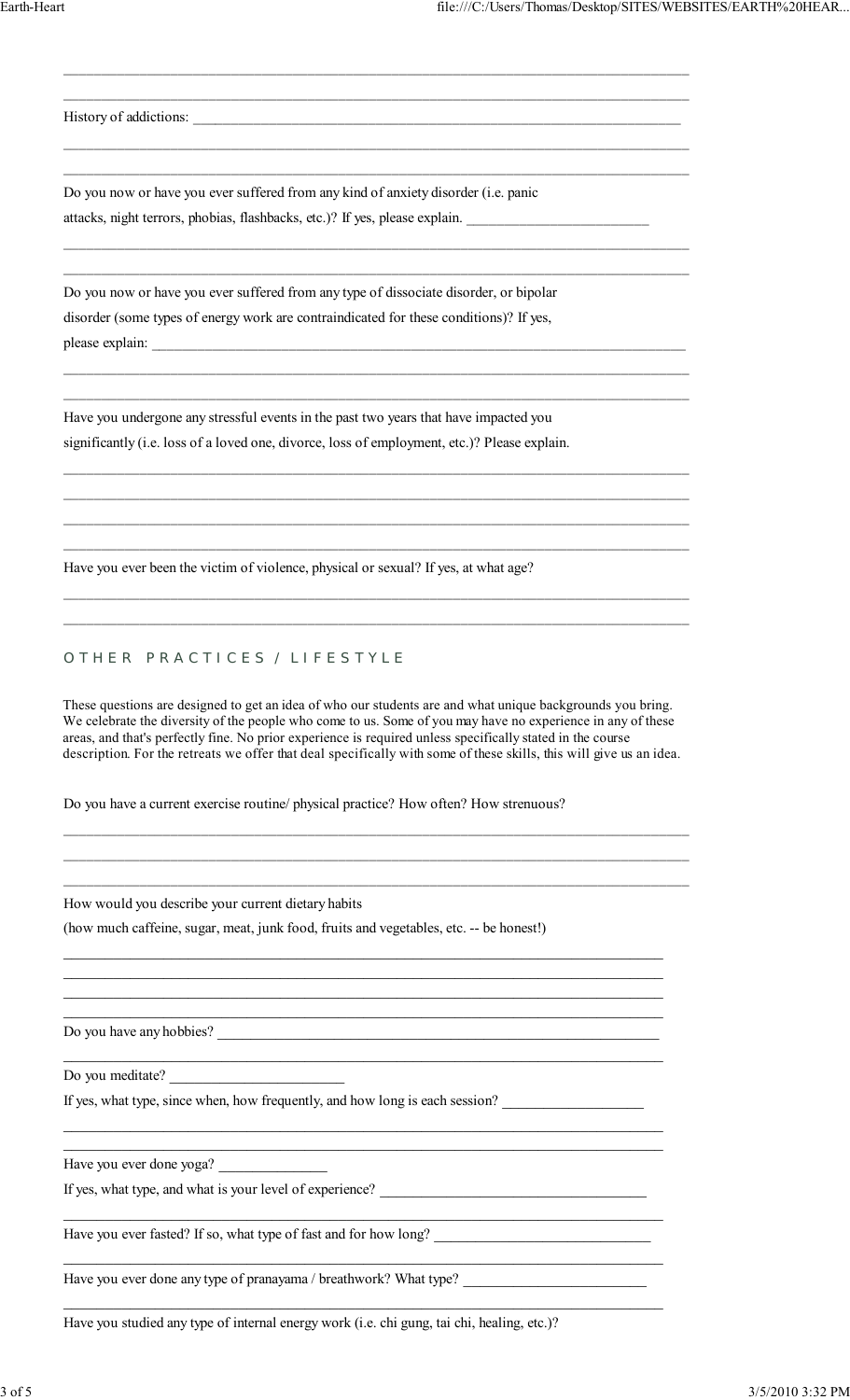| If so, what type and for how long? |  |
|------------------------------------|--|
|------------------------------------|--|

Have you ever done a Vision Quest? How many?

Please list any other intensives, retreats, or Sacred Ceremony that you've been a part of:

\_\_\_\_\_\_\_\_\_\_\_\_\_\_\_\_\_\_\_\_\_\_\_\_\_\_\_\_\_\_\_\_\_\_\_\_\_\_\_\_\_\_\_\_\_\_\_\_\_\_\_\_\_\_\_\_\_\_\_\_\_\_\_\_\_\_\_\_\_\_\_\_  $\_$  , and the set of the set of the set of the set of the set of the set of the set of the set of the set of the set of the set of the set of the set of the set of the set of the set of the set of the set of the set of th

\_\_\_\_\_\_\_\_\_\_\_\_\_\_\_\_\_\_\_\_\_\_\_\_\_\_\_\_\_\_\_\_\_\_\_\_\_\_\_\_\_\_\_\_\_\_\_\_\_\_\_\_\_\_\_\_\_\_\_\_\_\_\_\_\_\_\_\_\_\_\_\_

\_\_\_\_\_\_\_\_\_\_\_\_\_\_\_\_\_\_\_\_\_\_\_\_\_\_\_\_\_\_\_\_\_\_\_\_\_\_\_\_\_\_\_\_\_\_\_\_\_\_\_\_\_\_\_\_\_\_\_\_\_\_\_\_\_\_\_\_\_\_\_\_  $\_$  , and the set of the set of the set of the set of the set of the set of the set of the set of the set of the set of the set of the set of the set of the set of the set of the set of the set of the set of the set of th  $\_$  , and the set of the set of the set of the set of the set of the set of the set of the set of the set of the set of the set of the set of the set of the set of the set of the set of the set of the set of the set of th

\_\_\_\_\_\_\_\_\_\_\_\_\_\_\_\_\_\_\_\_\_\_\_\_\_\_\_\_\_\_\_\_\_\_\_\_\_\_\_\_\_\_\_\_\_\_\_\_\_\_\_\_\_\_\_\_\_\_\_\_\_\_\_\_\_\_\_\_\_\_\_\_

 $\_$  , and the set of the set of the set of the set of the set of the set of the set of the set of the set of the set of the set of the set of the set of the set of the set of the set of the set of the set of the set of th  $\_$  , and the set of the set of the set of the set of the set of the set of the set of the set of the set of the set of the set of the set of the set of the set of the set of the set of the set of the set of the set of th  $\_$  , and the set of the set of the set of the set of the set of the set of the set of the set of the set of the set of the set of the set of the set of the set of the set of the set of the set of the set of the set of th

Are you and adherent of any spiritual or religious system? If so, which one?

Are you happy with the direction of your life? Why or why not?

How much control do you feel you've had over the direction your life is going? Please explain. \_\_\_\_\_\_\_\_\_\_\_\_\_\_\_\_\_\_\_\_\_\_\_\_\_\_\_\_\_\_\_\_\_\_\_\_\_\_\_\_\_\_\_\_\_\_\_\_\_\_\_\_\_\_\_\_\_\_\_\_\_\_\_\_\_\_

Have you ever taken classes at the Tracker School or other programs with Earth-Heart or Oneness Quest? If so, which ones?

 $\_$  , and the set of the set of the set of the set of the set of the set of the set of the set of the set of the set of the set of the set of the set of the set of the set of the set of the set of the set of the set of th  $\_$  , and the set of the set of the set of the set of the set of the set of the set of the set of the set of the set of the set of the set of the set of the set of the set of the set of the set of the set of the set of th

 $\_$  , and the set of the set of the set of the set of the set of the set of the set of the set of the set of the set of the set of the set of the set of the set of the set of the set of the set of the set of the set of th  $\_$  , and the set of the set of the set of the set of the set of the set of the set of the set of the set of the set of the set of the set of the set of the set of the set of the set of the set of the set of the set of th

 $\_$  , and the set of the set of the set of the set of the set of the set of the set of the set of the set of the set of the set of the set of the set of the set of the set of the set of the set of the set of the set of th  $\_$  , and the set of the set of the set of the set of the set of the set of the set of the set of the set of the set of the set of the set of the set of the set of the set of the set of the set of the set of the set of th

Have you had any significant training, spiritual or otherwise, that you would like us to know about?

# PARTICIPANT RELEASE OF LIABILITY

I affirm that the confidential information, which I have provided, is accurate and complete. I understand that failure to disclose this information could affect my own safety and the safety of those around me, and I agree to hold Oneness Quest harmless if full disclosure of a preexisting medical condition has not been provided. In the event of illness or injury, consent is hereby given to provide emergency medical care, hospitalization or other treatment,

which may become necessary. I understand that parts of Oneness Quest programs may be physically or emotionally

demanding. I agree to accept full responsibility and assume all risks, including those caused by acts of God, injury, death, and/or loss to my person and/or property knowingly and voluntarily, realizing that Oneness Quest will take all reasonable precautions to minimize these risks.

I knowingly, voluntarily, and irrevocably waive any and all past, present, and/or future injuries, death, or loss,

including those caused by acts of God, received while participating in activities conducted by Oneness Quest as a student, participant, spectator, and/or visitor, or in any other manner or form, taking part in the exercises, practices, excursions, and/or demonstrations. I certify that I am physically, mentally and emotionally capable to participate in the program I have applied for despite the rigors and dangers inherent in such undertaking. I acknowledge that the use of video recorders is prohibited.

I understand that at no time during the Vision Quest program will anyone be allowed to stay in the base camp during the Quest other than the Quest protectors/staff - this includes Questers who decide to leave their Quest early. A ride will be provided by a staff member to an outside location were you can arrange hotel accommodations or an early flight home. This is to ensure the undisturbed energy in the protected Quest area for those who remain for the full 4-days and nights, and to ensure that the Quest protectors can focus 100% of their energy on those actively Questing. No refund is given for anyone who chooses to leave early.